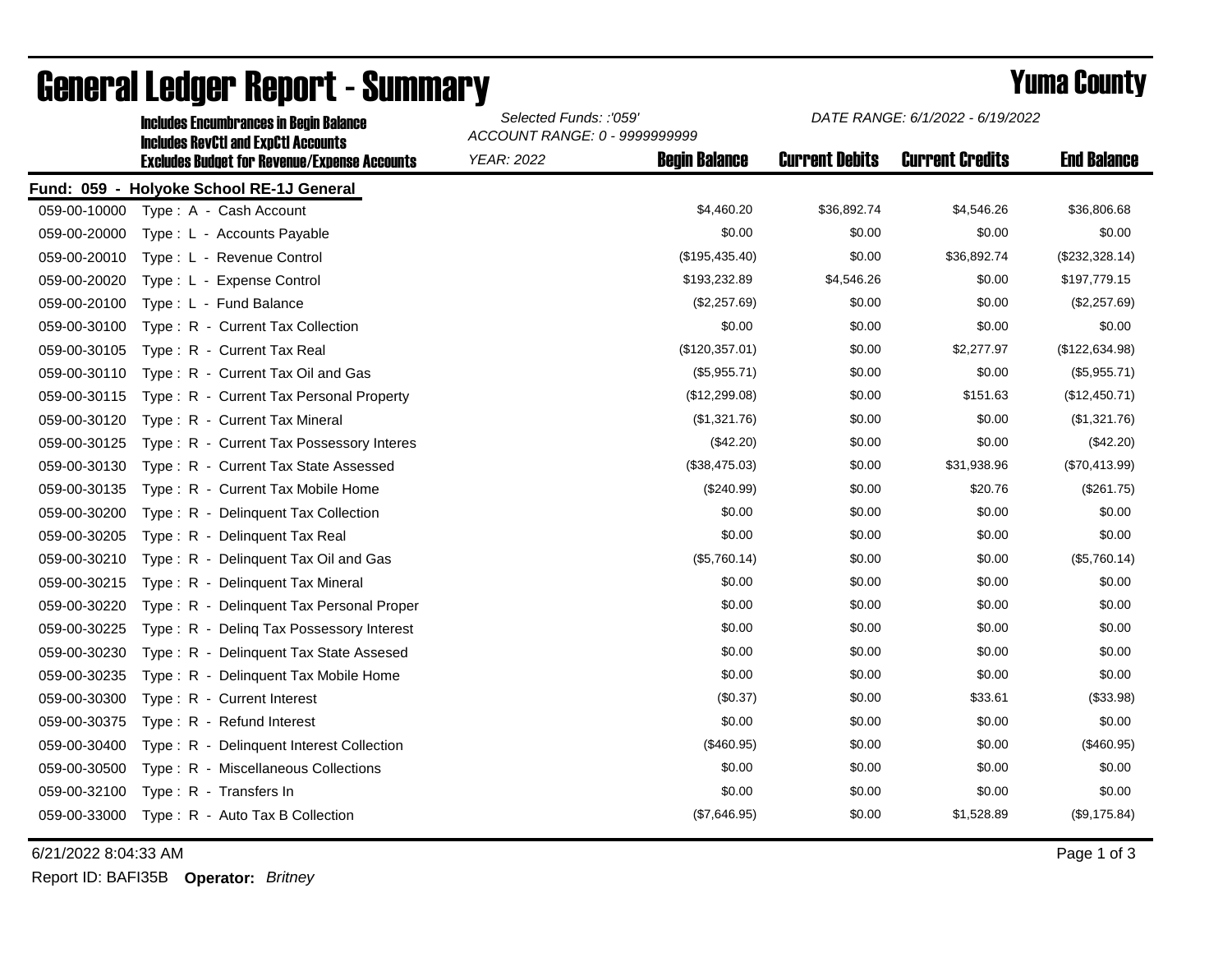|                  |                                                     | <b>Includes Encumbrances in Begin Balance</b><br><b>Includes RevCtI and ExpCtI Accounts</b> |                                          | Selected Funds: :'059'<br>ACCOUNT RANGE: 0 - 9999999999 |                             | DATE RANGE: 6/1/2022 - 6/19/2022 |                       |         |                                  |                    |
|------------------|-----------------------------------------------------|---------------------------------------------------------------------------------------------|------------------------------------------|---------------------------------------------------------|-----------------------------|----------------------------------|-----------------------|---------|----------------------------------|--------------------|
|                  | <b>Excludes Budget for Revenue/Expense Accounts</b> |                                                                                             |                                          | <b>YEAR: 2022</b>                                       |                             | <b>Begin Balance</b>             | <b>Current Debits</b> |         | <b>Current Credits</b>           | <b>End Balance</b> |
| <b>Fund: 059</b> |                                                     | - Holyoke School RE-1J General                                                              |                                          |                                                         |                             |                                  |                       |         |                                  |                    |
| 059-00-33100     |                                                     | Type: $R -$ Auto Tax A & F Collection                                                       |                                          |                                                         |                             | (\$2,875.21)                     |                       | \$0.00  | \$940.92                         | (\$3,816.13)       |
| 059-00-49100     |                                                     | Type: X - Treasurer Fees                                                                    |                                          |                                                         |                             | \$462.31                         |                       | \$86.06 | \$0.00                           | \$548.37           |
| 059-00-49401     |                                                     | Type: X - Transfer Out                                                                      |                                          |                                                         |                             | \$0.00                           |                       | \$0.00  | \$0.00                           | \$0.00             |
| 059-00-49500     |                                                     | Type: X - Checks Written / ACH Transfer                                                     |                                          |                                                         |                             | \$192,770.58                     | \$4,460.20            |         | \$0.00                           | \$197,230.78       |
|                  |                                                     |                                                                                             | Fund: 059 - Holyoke School RE-1J General |                                                         | Totals :                    | (\$2,202.51)                     | \$45,985.26           |         | \$78.331.74                      | (\$34,548.99)      |
|                  |                                                     |                                                                                             | <b>Total Fund Revenues:</b>              | \$36,892,74                                             | <b>Total Fund Expenses:</b> |                                  | \$4,546.26            |         | <b>Net Revenue Over Expense:</b> | \$32,346.48        |

## General Ledger Report - Summary **Example 2018** Yuma County